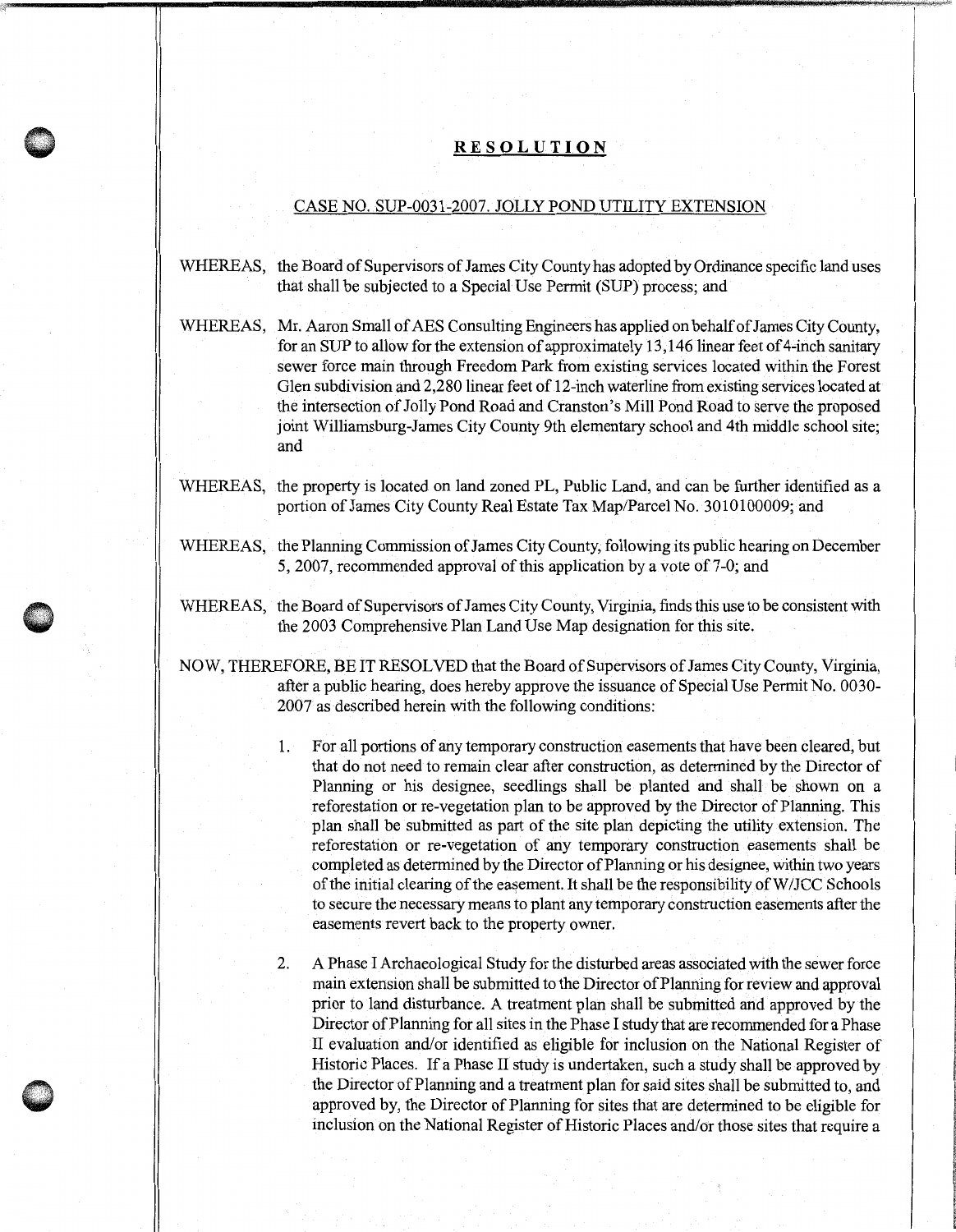Phase III study. If in the Phase III study, a site is determined eligible for nomination to the National Register of Historic Places and said site is to be preserved in place, the treatment plan shall include nomination of the site to the National Register of Historic Places. If a Phase III study is undertaken for said sites, such studies shall be approved by the Director of Planning prior to land disturbance within the study areas. All Phase I, Phase II, and Phase III studies shall meet the Virginia Department of Historic Resources' *Guidelines for Preparing Archaeological Resource Management Reports*  and the Secretary of the Interior's *Standards and Guidelines for Archaeological Documentation,* as applicable, and shall be conducted under the supervision of a qualified archaeologist who meets the qualifications set forth in the Secretary of the Interior's *Professional Qualification Standards.* All approved treatment plans shall be incorporated into the plan of development for the site and the clearing, grading or construction activities thereon.

- 3. No connections shall be made to the water main which would serve any property located outside the Primary Service Area (PSA) except for connections of the 9th Elementary School/4th Middle School project and existing structures located on property outside the PSA adjacent to the proposed water main. In addition, for each platted lot recorded in the James City County Circuit Court Clerk's office as of January 8, 2008, that is vacant, outside the PSA and adjacent to the water main, one connection shall be permitted with no larger than a 3/4-inch service line and 3/4-inch water meter.
- 4. No connections shall be made to the sanitary sewer force main which would serve any property located outside the PSA except for connections of the 9th Elementary School/4th Middle School project, existing structures located on property outside the PSA adjacent to the proposed main, and connections necessary to serve approved facilities shown on the Freedom Park Master Plan as amended. In addition, for each platted lot recorded in the James City County Circuit Court Clerk's Office as of January 8, 2008, that is vacant, outside the PSA and adjacent to the main, one single equivalent residential connection shall be permitted.

•

- 5. For water and sewer main construction adjacent to existing residential development, adequate dust and siltation control measures shall be taken to prevent adverse effects on adjacent property.
- 6. The final location of the waterline and force main and all construction related activity shall avoid previously undisturbed areas of the RPA and the RPA buffer. Should the pipe alignment need to cross a previously undisturbed RPA or previously undisturbed RPA buffer, the waterlines and force mains shall be bored underground to avoid any aboveground disturbance. Previously uncleared portions of the RPA and RPA buffer shall remain undisturbed, except as approved by the Director of the Environmental Division.
- 7. This special use permit is not severable. Invalidation of any word, phrase, clause, sentence or paragraph shall invalidate the remainder.
- 8. A Land Disturbing Permit shall be obtained within 24 months from the date of the issuance of this special use permit, or this special use permit shall be void.